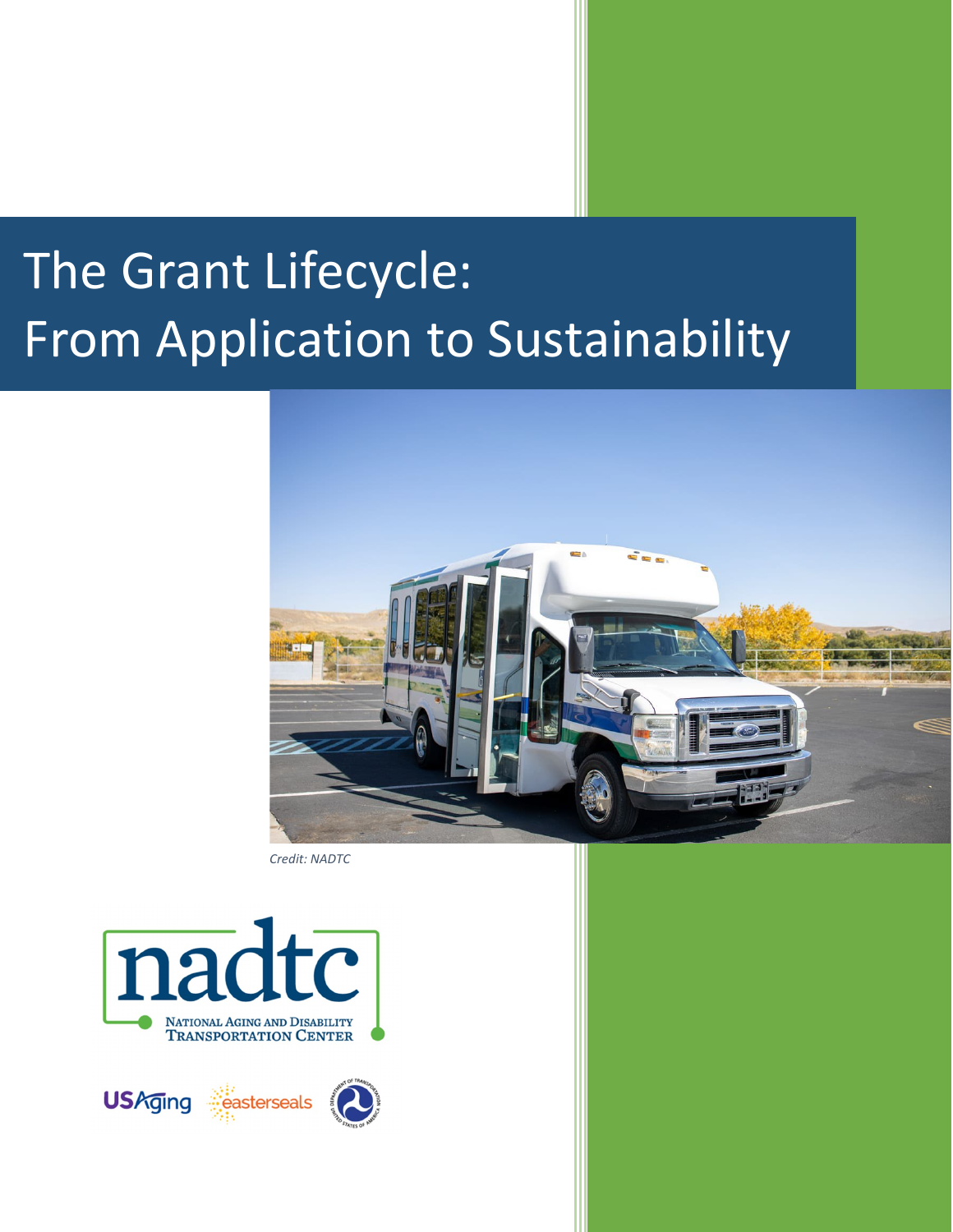# **The Grant Lifecycle: From Application to Sustainability**

The National Aging & Disability Transportation Center monitors several FTA discretionary grantees who were awarded Innovative Coordinated Access and Mobility (ICAM) and/or Mobility for All (M4A) grants. This includes tracking and reporting on performance measures and outcomes. This toolbox is designed to help potential grantees: 1) find grant opportunities; 2) be prepared to apply for discretionary and other Federal, state, and local grants; 3) manage grants once received; and 4) sustain a project after the grant is complete.

## **I. Locating Grants**

Grant opportunities for innovative transportation projects are often sporadic, one-time, and have short turnarounds for applying. While there are annual formula grant cycles for transportation grants through State Departments of Transportation (DOT) and Federal Transit Administration (FTA), US Department of Transportation (USDOT) discretionary grant programs often provide an opportunity to expand or augment services or start an innovative new service. The Coronavirus aid packages in 2020 and 2021 and the Infrastructure Investment and Jobs Act of 2021 have significant funding for public transportation. As a result, we anticipate additional new funds to be available for transit programs through FTA and other sources. Your transportation system and community will benefit if you are prepared for these opportunities as they become available.

## Searching for Grant Opportunities

- FTA [formula and discretionary grant](https://www.transit.dot.gov/grants)  [opportunities](https://www.transit.dot.gov/grants) can be found in the linked table.
- Be alerted to new opportunities by signing up for [updates and releases of Notice of Funding Opportunities \(NOFO\)](https://public.govdelivery.com/accounts/USDOTFTA/subscriber/new?category_id=USDOTFTA_C3)
- The Rural Opportunities to Use Transportation for Economic Success or R.O.U.T.E.S. initiative is designed to help rural areas use discretionary grants programs. R.O.U.T.E.S. has a [Discretionary Grant Funding Matrix](https://www.transportation.gov/rural/toolkit/routes-discretionary-grant-funding-matrix) which broadly lists programs by applicant type and project activity. This can be a start of your search for funding across USDOT programs.
- Federal Technical assistance centers list grant opportunities including their own funding programs.
	- o [National Aging & Disability Transportation Center,](https://www.nadtc.org/grants-funding/) Grants & Funding
	- o [National Center for Mobility Management,](https://nationalcenterformobilitymanagement.org/ncmm-grants/) Grants & Opportunities

A **discretionary grant** is a competitive grant where applications are reviewed directly by the Federal Transit Administration (FTA). FTA selects the awardee based on eligibility, evaluation criteria and Department or program priorities. Funds are typically one-time and address a specific program purpose or replicable innovation in a focus area.

**Formula grants** are awarded to recipients based on formulas set by Congress. USDOT distributes funds to States, federally recognized tribal recipients, and transit agencies. Funds can be further allocated to subrecipients. Funding is typically recurring and can provide capital, planning and/or operating assistance.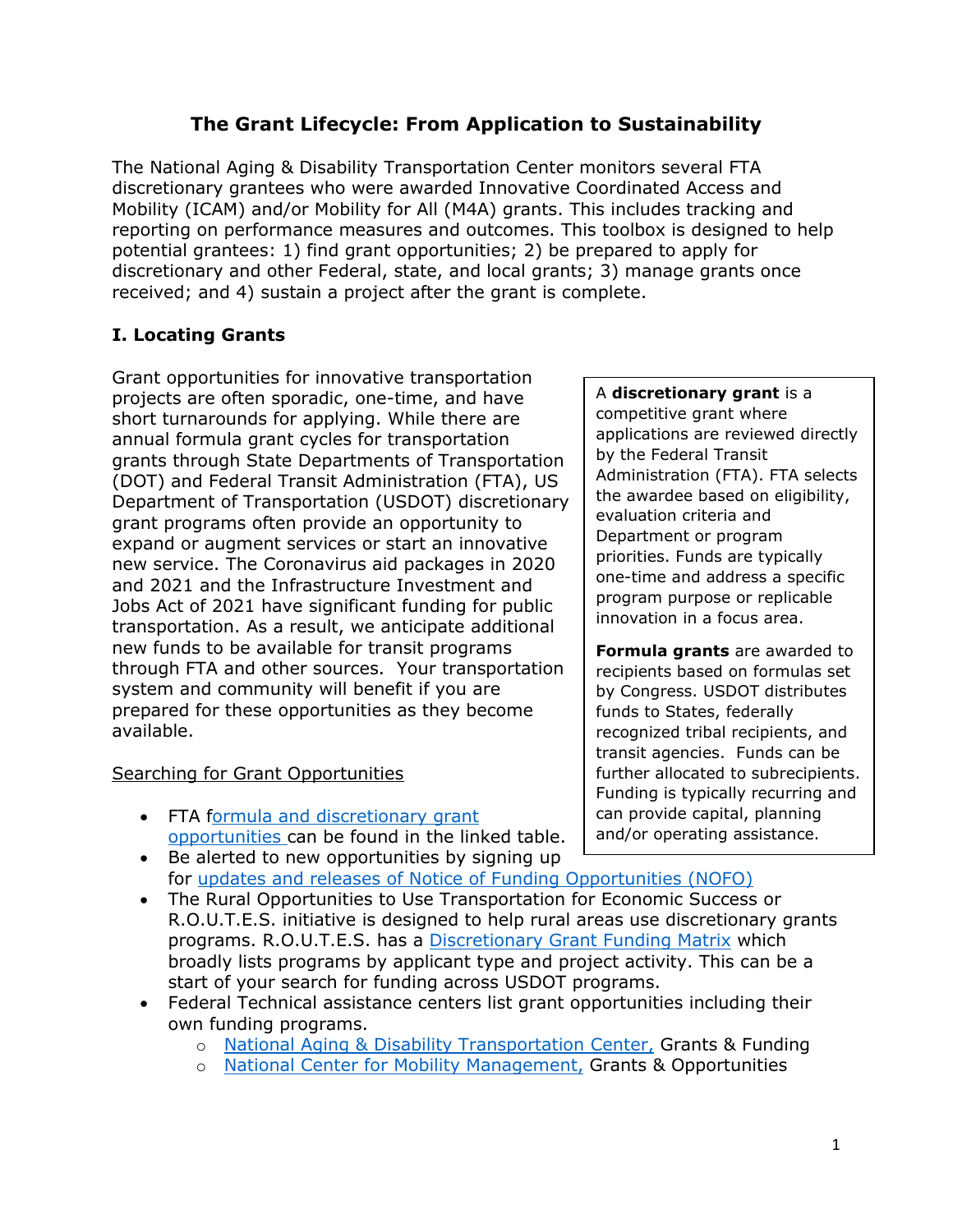You may find grant programs that can fund your project outside of traditional FTA programs. The National Highway Traffic Safety Administration (NHTSA) or Federal Highway Administration (FHWA) may have funds that could be applicable to your project. Outside USDOT, the Health Resources Services Administration (HRSA), Substance Abuse and Mental Health Services Administration (SAMHSA), Administration for Community Living (ACL), or National Institutes of Health (NIH) may have grants that can include transportation.

The Coordinating Council on Access and Mobility (CCAM) released a [CCAM Program](https://www.transit.dot.gov/regulations-and-guidance/ccam/about/ccam-program-inventory)  [Inventory](https://www.transit.dot.gov/regulations-and-guidance/ccam/about/ccam-program-inventory) in 2019 which identifies 130 Federal programs that are able to provide funding for human services transportation for people with disabilities, older adults, and individuals of low income. This resource describes other federal sources for potential funding and collaborations for your project, including the Administration for Community Living and Employment and Training Administration programs as examples.

## **II. Considerations Before Applying for a Grant**

Sustaining your agency's operations requires planning for improved, innovative, and possibly expanded services. Developing new or expanded services should be part of a **strategic planning** process, within the context of the agency's business plan. Some FTA grantees noted that, before applying for their current grants, they referred to their agency strategic plan for guidance. The strategic plan is built upon the agency mission and vision, setting overall goals, objectives, and strategies to achieve objectives. Does the grant opportunity you are considering fit within your agency mission, vision, and strategic plan? Will the grant enable your agency to begin the grant-supported service in line with your mission? The strategic plan provides guidance in determining appropriate grant opportunities for an agency.

An agency's strategic plan can have the following components that help define the direction for an organization.

- Goals (what will support the agency's vision)
- Objectives (what the agency wants to do to achieve goals)
- Strategies (how the agency will accomplish the objectives)
- Key Performance Indicators (KPIs) (how to show success of each strategy)
- Targets (how to show the intended measure for each KPI within a specified timeline)

Similarly, a **business plan** should show the strategy to match service offerings, operational and capital capacity, and potential funding. This goes beyond expenditures and revenues.

A business plan should create effective strategies for program growth, determine financial needs, and make the case for additional funding. The business plan needs to show how the budget will remain balanced and the additional capital and operating costs required for expanded or innovative services. This entails an operational concept for executing the grant that can address questions including the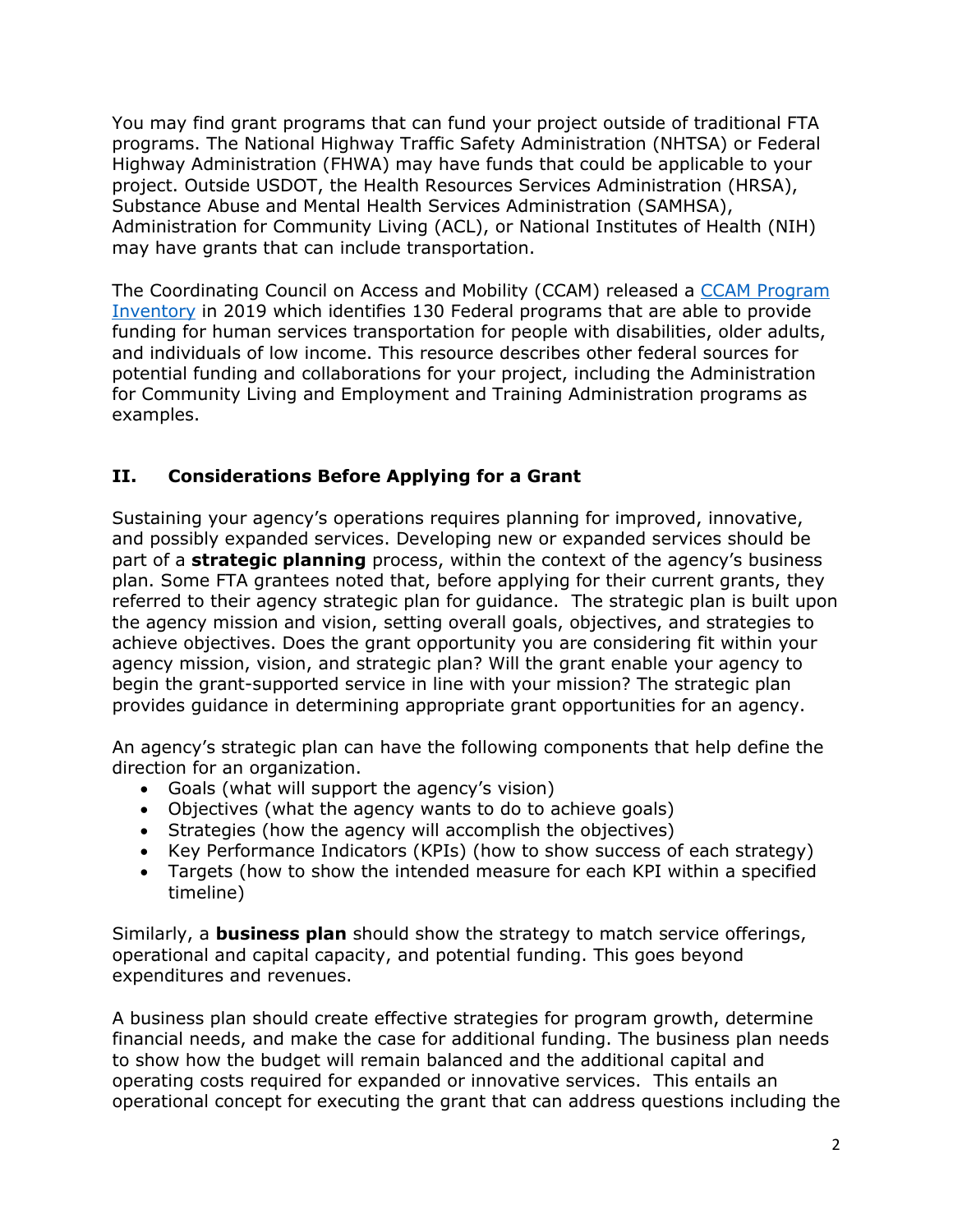following: If new rides are to be provided, where do current and potential customers live and what are their most frequent destinations? Are there unmet needs that the new rides will address? When do they most often use

transportation? Can rides be grouped to reduce the cost per ride? Does the agency have enough vehicles, staff, maintenance, and parking capacity?

The financial section of the business plan will first address how the grant, local match and other sources will cover operating costs and purchase capital equipment including technology. The second analysis concerns how your agency will financially sustain the new service after the grant period. The business plan is also an important tool for developing the service scope for a grant application.

If the project in the grant application conforms with the agency's strategic and business plans, consult agency stakeholders, including both partners and participants (riders and potential riders). Foster relationships with stakeholders. Share your interest and vision and build trust in your program so when grant opportunities surface,

#### **Stakeholders to consult:**

- Staff including drivers and dispatchers
- Public officials, both elected and those appointed to relevant commissions and committees
- Partnering human service agencies that may subsidize rides
- Partnering non-profits, such as the United Way, that may assist with grant local match
- Community-based or Local chapters of organizations advocating for older adults, people with disabilities, veterans, and lowincome residents
- Suppliers

your program will be top of mind. Your agency may not be an eligible applicant for a grant; however, you can be a ready partner if one of your stakeholders is eligible and applies.

FTA competitive grants may require evidence that input was solicited from stakeholders during the planning process. Stakeholders, including riders, may have suggestions to improve the draft grant application. Ask for stakeholder support in the form of letters of support. If any of your partners will provide in-kind or financial support for the proposed project, those contributions should be documented as local match.

## Application Tips and Resources

Once you have completed your grant search and determined which one is a good fit for your project and agency mission, below are tips for writing your grant proposal.

**R.O.U.T.E.S.** [Applicant Toolkit for](https://www.transportation.gov/sites/dot.gov/files/2021-06/R.O.U.T.E.S.%20Applicant%20Toolkit_FINAL%20508%20-%205.pdf)  [Competitive Funding Programs at](https://www.transportation.gov/sites/dot.gov/files/2021-06/R.O.U.T.E.S.%20Applicant%20Toolkit_FINAL%20508%20-%205.pdf)  [USDOT](https://www.transportation.gov/sites/dot.gov/files/2021-06/R.O.U.T.E.S.%20Applicant%20Toolkit_FINAL%20508%20-%205.pdf) is designed to support potential applicants in identifying and navigating USDOT discretionary grant funding opportunities for rural projects. The toolkit provides information and resources about funding for USDOT's programs including aviation, rails, roads, as well as public transportation.

The toolkit explains the USDOT discretionary grant process from legislation to post-award. It also provides tips for maximizing award success.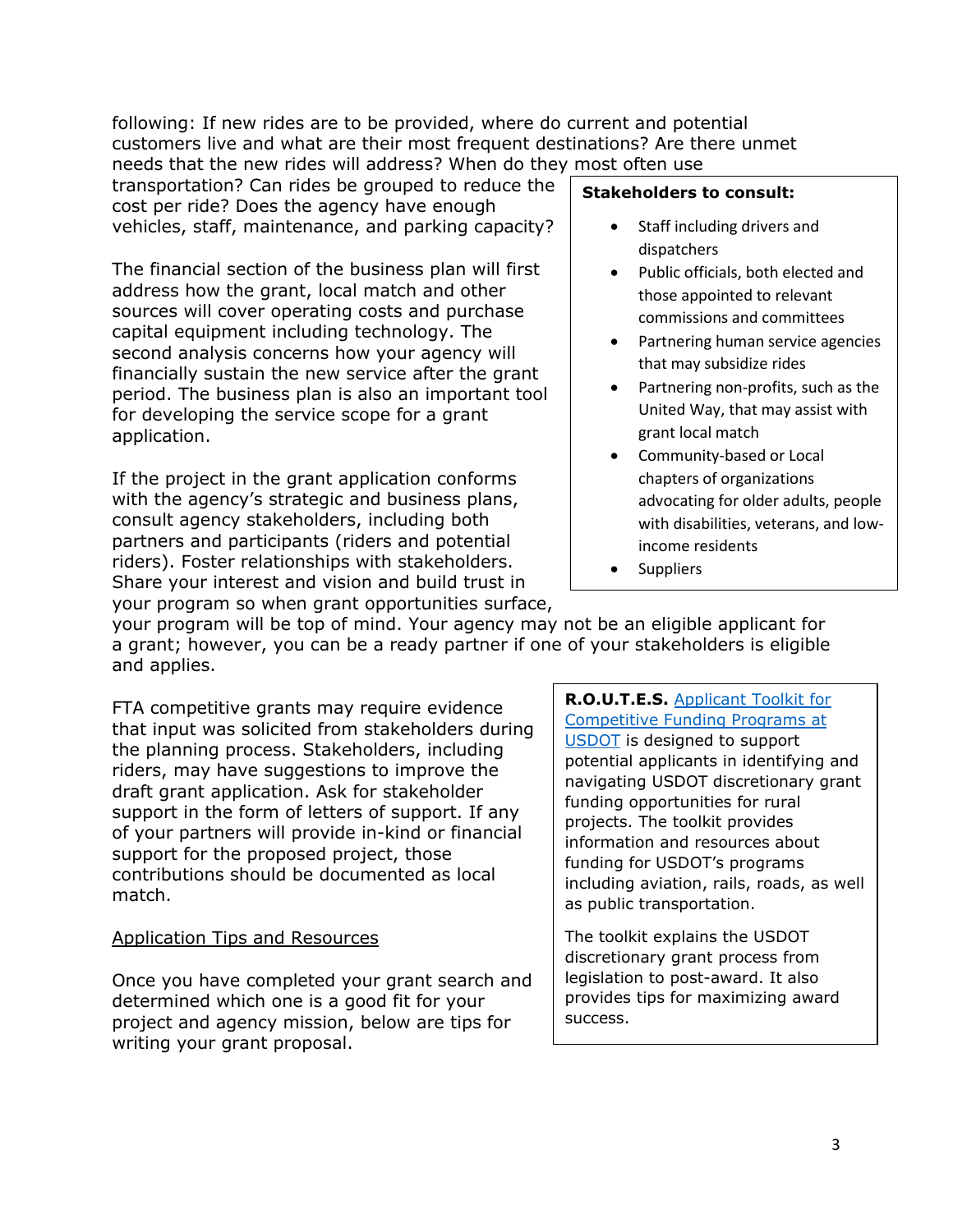- Ensure your project meets the grant criteria. The Notice of Funding Opportunity, NOFO will provide the application review process, and this should be reviewed when writing your grant.
- Align the project impact with any national priorities or USDOT strategic goals that are described in the NOFO. Follow the NOFO instructions and check the evaluation criteria as to how the application will be scored
- Develop relationships with your State DOT or designated recipient as well as the relevant planning authority in your area. Participate directly in the planning process in your metropolitan or rural area when plans are being developed. You will need to ensure your project is in the appropriate plan document (see text box for more information about transportation plans) before Federal funding can be obligated. You will also want to be clear who is the responsible entity for reporting and invoicing in systems such as TrAMS and Delphi or ECHO before applying.
- Use the technical assistance provided by FTA as well as the FTA-funded Technical Assistance Centers. Attend webinars about funding opportunities, read the Frequently Asked Questions documents, review previous awarded projects, and contact the grant Point of Contact with specific questions not answered in the information provided on the grant webpage.

[Transportation planning](https://www.transit.dot.gov/regulations-and-guidance/transportation-planning/transportation-planning) is a collaborative process for statewide, regional, and community-level transportationrelated agencies. It is designed to foster involvement by businesses, stakeholder groups and the general public through a public participation process. Plans must include how Federal funding will be used. Planning can be conducted by Metropolitan Planning Organizations (MPO), State Department of Transportation and transit providers and results in the development of Transportation Improvement Plans (TIP) by an MPO or Statewide Transportation Improvement Plan (STIP) by the state DOT. Another plan to consider when determining which plan your project needs to be added to is the Coordinated Human Service Transportation Plan which is a locally developed, coordinated transportation plan for nonmetropolitan planning agencies.

## **III. Managing a Grant**

When managing a grant, consider crucial aspects of the administrative and operations processes. Critical components include staff allocation; time management; utilizing external support and oversight mechanisms; and developing and tracking performance metrics.

#### Staff Allocation

No matter the size of your staff, grants can be effectively managed if roles are clearly defined. Plan for sufficient staffing to handle all aspects of the grant lifecycle. Regardless of the size of your staff, designate who will be responsible for each aspect of the project from identifying funding sources through grant execution to final reporting.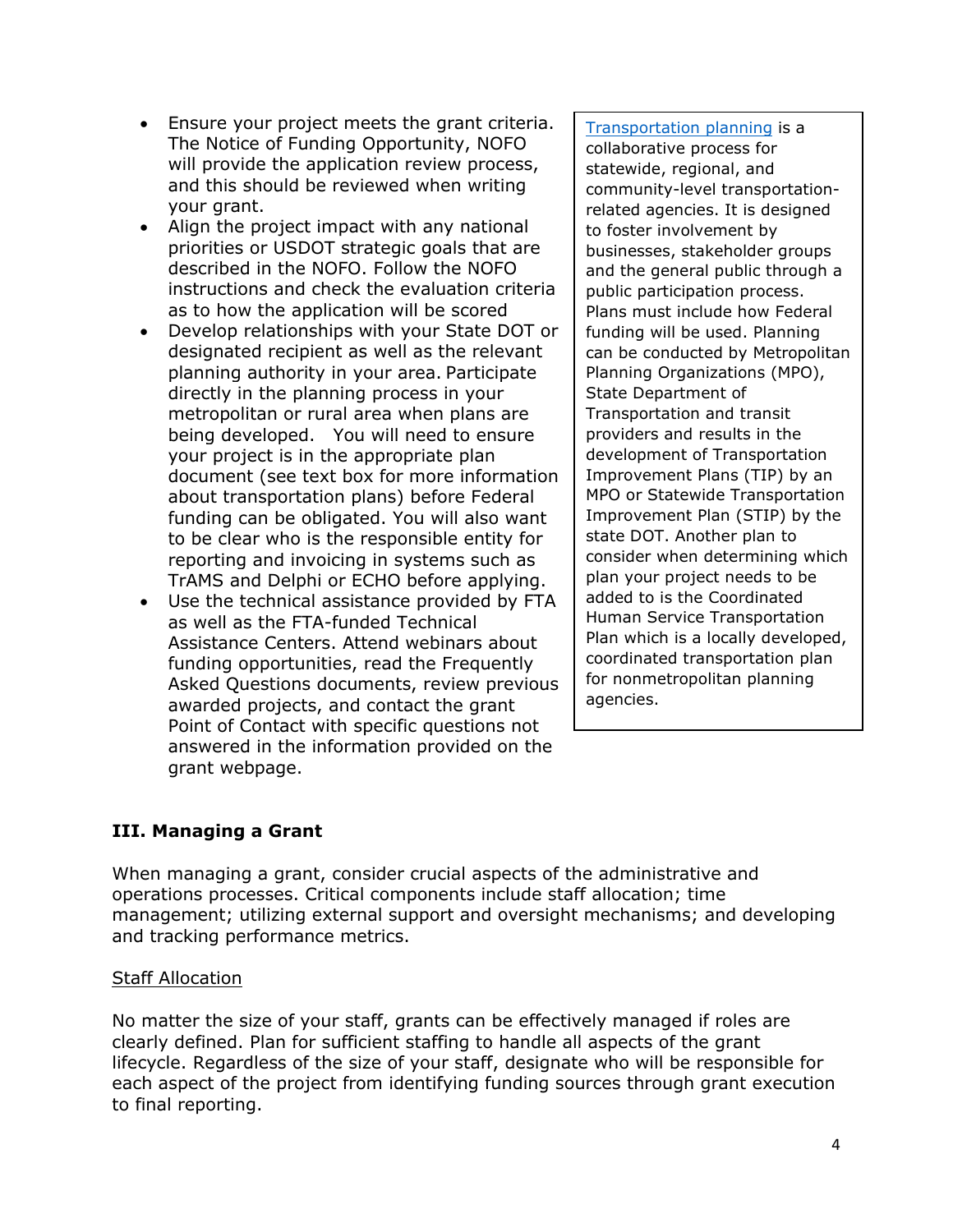How you assign grant management roles and responsibilities will be based on your staff size and capacity. These roles should be assigned before submitting the application. Waiting until after the grant is awarded to assign tasks risks failure to complete the work on-time.

Once awarded, designate a project lead to handle day to day management of the grant activities and reporting. Assign due dates to begin and complete each task. Having a project leader assign tasks to individuals and track their progress has major benefits: 1) Project reports are more likely to be submitted on time; and 2) Targets are more likely to be achieved on time and within budget.

The unique requirements and regulations associated with multiple grants has to be tracked. This is challenging, especially with a smaller staff. A well-organized and maintained Excel database or other tracking mechanism helps keep task leaders on schedule.

## Time Management

**Consider the time** required to apply for and manage grant(s). The grant process consists of a variety of tasks, some of which can be time consuming. Agencies should consider staff size, their workload, and ability to fulfill current duties as well as new tasks. Grant management tasks include:

- Planning and identifying projects for funding
- Identifying a funding opportunity that addresses strategic planning or business plan priorities
- Developing and completing the grant application
- Providing supplementary information requested by the funding agency
- Revising processes and procedures as needed in preparation for commencing work on the grant
- Executing all planned grant activities
- Reporting financial and programmatic data as required by the funder

If your agency is new to federal (and especially FTA) grant management, be aware of their required processes. Understanding how to use FTA's grant Transit Award Management System (TrAMS) will take extra staff time. Agencies should also allocate time to stay on top of changing grantor regulations and requirements.

You also want to compare the timeframe of your grant with the anticipated timeframe to complete your project. You do not want to exceed available funding before the project goals and objectives are achieved.

## External Support and Oversight

Request and use **external support and oversight** available from technical assistance sources. Grantees can often receive assistance from state DOT staff on administrative and reporting requirements. Grantees in metropolitan areas should expect to work with a staffer at the local designated recipient for FTA formula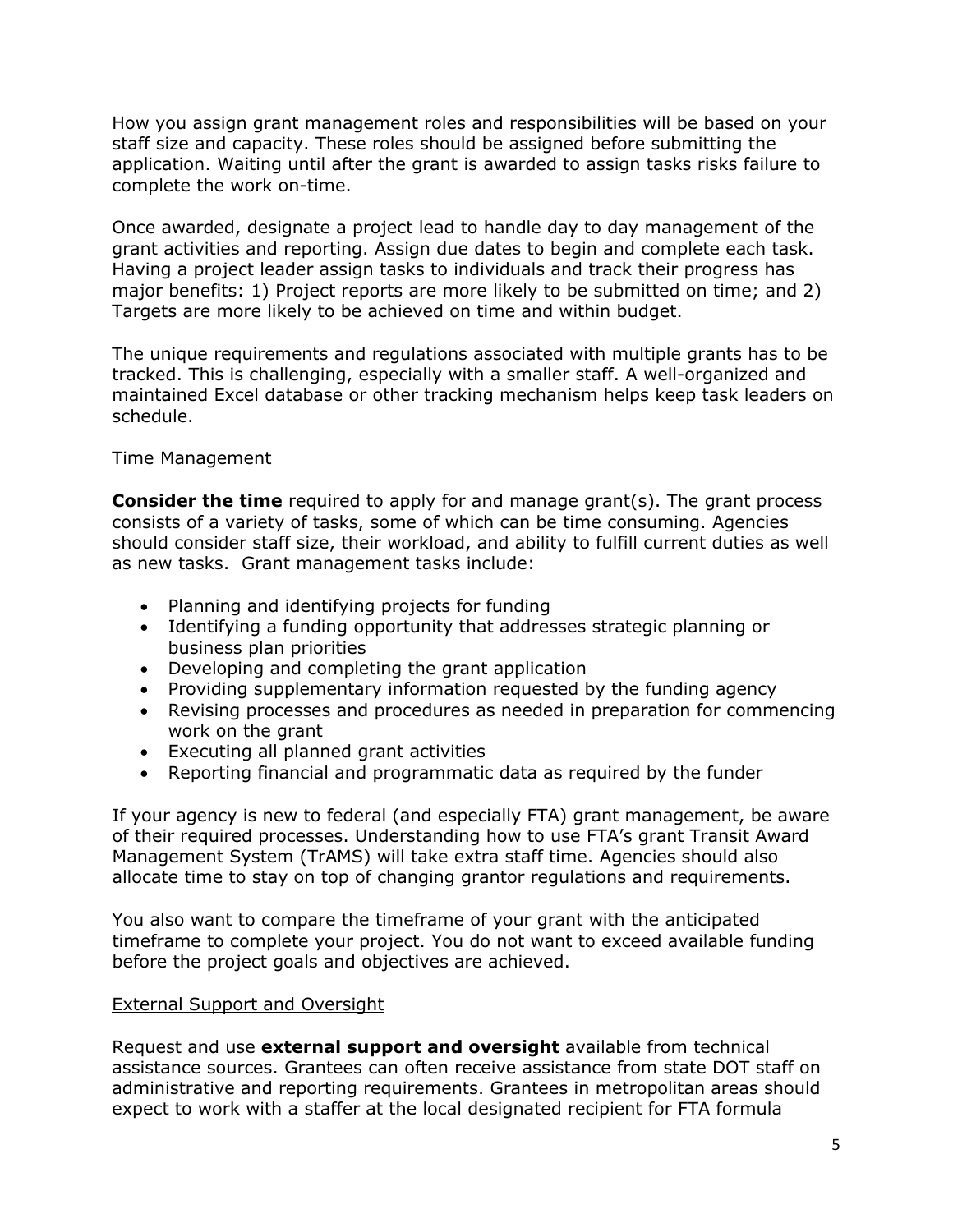grants, typically, either the local transit system or the metropolitan planning organization (MPO). The state DOT or designated recipient may decide not to manage some discretionary grants. In that event, reporting (i.e., TrAMS) will be the responsibility of the grantee.

FTA discretionary grant oversight is assigned to an [FTA regional office.](https://www.transit.dot.gov/about/regional-offices/regional-offices) Establish a relationship between you and your regional office. Regional offices will be the first point of contact when any issues arise concerning your grant. An individual from that office will be assigned to support the development and management of each grant.

FTA may assign an FTA Technical Assistance Center (TAC) to work with grantees. NADTC is an FTA TAC assigned by FTA to support the Innovative Coordinated Access and Mobility (ICAM)and Mobility for All (M4A) grantees. The TAC is expected to:

- 1) Ensure performance measures written in the applications align with the actual work being done in the project
- 2) Provide consultative technical assistance
- 3) Collect and track data on performance measures

A TAC will suggest strategies to troubleshoot challenges or obstacles. TACs also provide opportunities for peer-sharing and information gathering.

Additionally, agencies should continue to look to external partners, previous grantees and stakeholders for assistance and guidance.

#### Performance Measures

**Performance measures** and performance targets are essential in managing grants and projects. Performance measures are used to show whether the desired results are being achieved. According to the 2011 GAO report ["Performance](https://www.gao.gov/assets/gao-11-646sp.pdf)  Measurement and Evaluation - Definitions and Relationships," performance measurement is:

"the ongoing monitoring and reporting of program accomplishments, particularly progress toward pre-established goals."

Performance measures prove program progress and success. The funding agency uses the performance measures to assess and report on grantees' work. Performance measures should be:

- **Meaningful**
- **Tangible**
- **Measurable**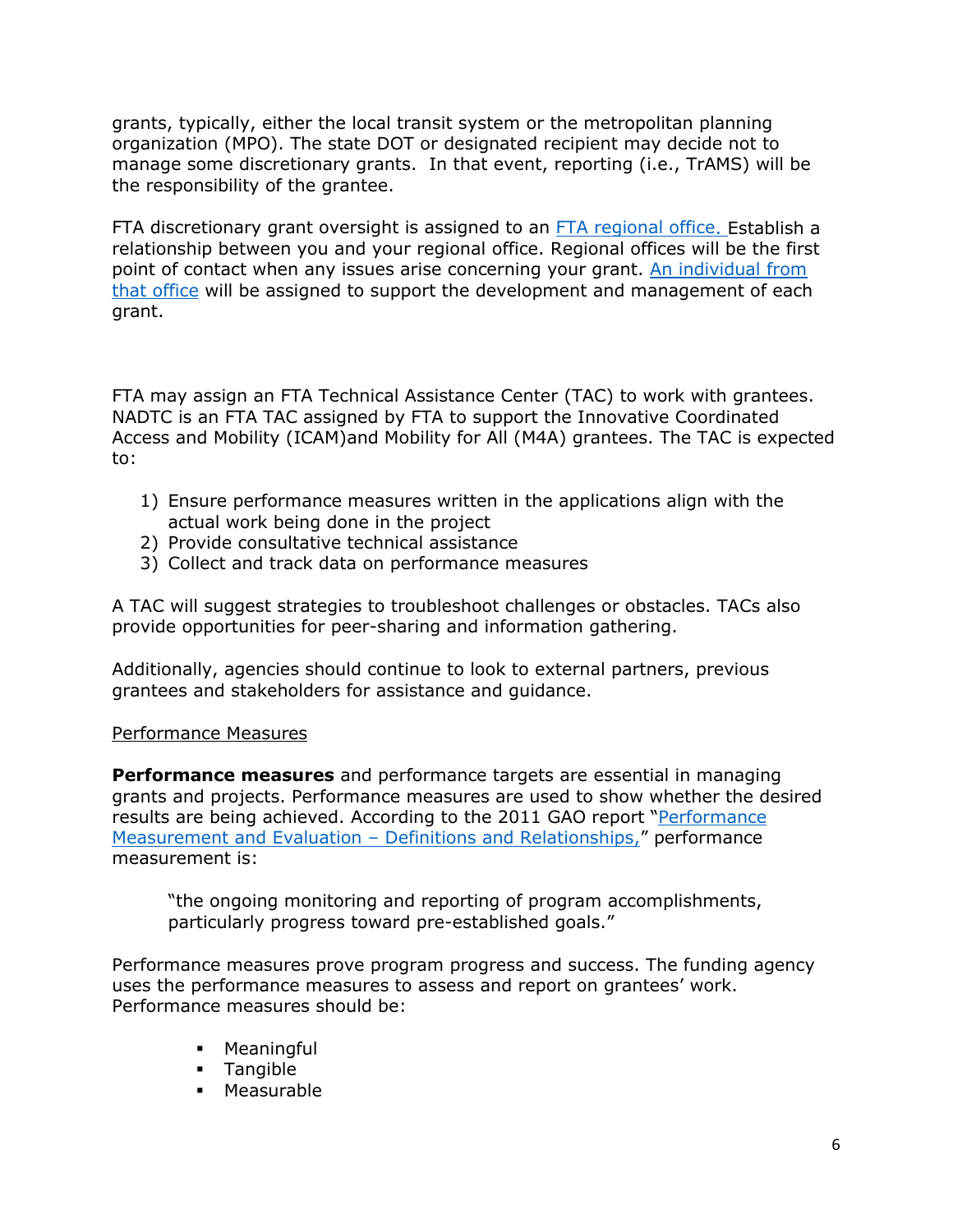- **Easy to understand**
- Clearly achievable within the timeframe of the grant project

When writing performance measures, it is important to align goals with objectives. Performance measures should describe outputs and outcomes. Outputs represent the products and services delivered or activities conducted. Outcomes represent the specific results your grant project is intended to achieve and should address the project's impact to the community. External stakeholders, both partners and riders, should be involved in developing the project scope and the performance measures. A motto used by disability communities is instructive: "Nothing for Us Without Us". Stakeholder inclusion in the planning process supports equity in decision-making, project outputs and outcomes.

Performance measures can also be used in a [Performance-Based Planning and](https://www.transit.dot.gov/performance-based-planning)  [Programming](https://www.transit.dot.gov/performance-based-planning) process. The [FTA website](https://www.transit.dot.gov/performance-based-planning) defines Performance Management as "a strategic approach that uses performance data to inform decision-making and outcomes. When implemented effectively, performance management can improve project and program delivery, inform investment decisions, focus staff on leadership priorities, and provide greater transparency and accountability." This optional process allows adjustment of task assignments and schedules if necessary. Changes would be based on progress towards each performance measure target.

# **IV. Final Reporting**

Grant closeout is a critical piece in the grant life cycle. Closeout is a process that takes place following the expiration or termination of the project period for a discretionary grant or cooperative agreement. A step in the closeout of a grant is the submission of a final report to the awarding agency. This report includes a detailed description of the activities carried out in these programs as well as an evaluation of the performance measures. Final reporting requirements can differ for state, local, and even between formula and discretionary federal grants.

As an example, [Section 3006\(b\) of the Fixing America's Surface Transportation](https://www.congress.gov/114/plaws/publ94/PLAW-114publ94.htm)  [\(FAST\)](https://www.congress.gov/114/plaws/publ94/PLAW-114publ94.htm) Act requires FTA to produce an annual Report to Congress for discretionary funding sources. Each year, this Annual Report to Congress is developed from final reports submitted by grantees who have completed their discretionary grant project. Grant final reports are due to FTA within 90 days of the project closeout – after the end of the "period of performance" of the grant. The final report should be as unique as your project, while providing information that can be used to develop FTA's required report to Congress.

Final Report Requirements for FTA grantees who receive discretionary funding include:

- **Cover Page**
- **Table of Contents**
- **List of Tables (if applicable)**
- **List of Figures (if applicable)**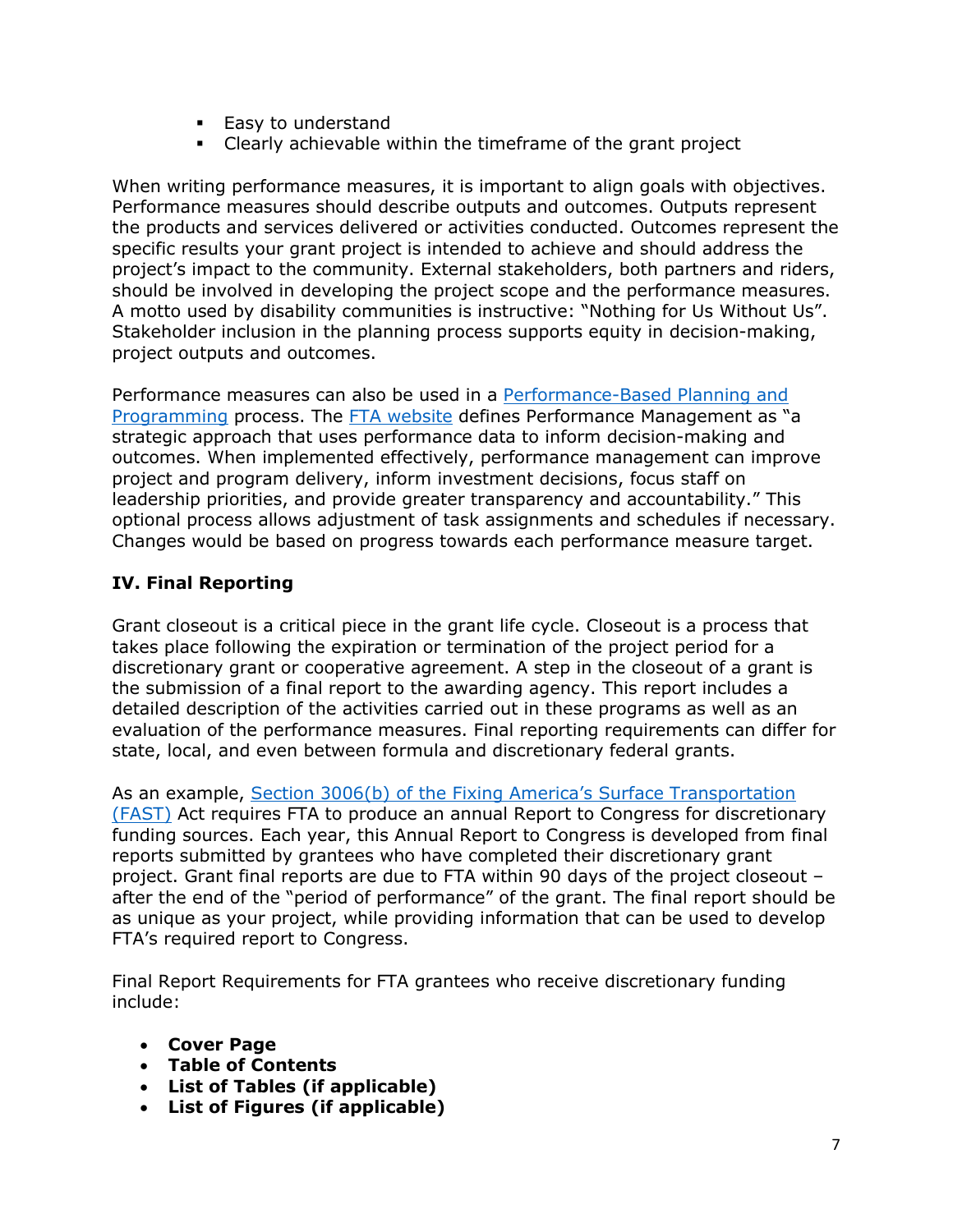- **Executive Summary** should summarize the key points of the report
	- o Restate the purpose
	- $\circ$  Highlight the major points of the report
	- $\circ$  Describe any results, conclusions, and recommendations from the report
- **Introduction** introduce the problem and describe why the project was needed in your area
- **Project Description** information detailing your project and its goals
- **Key Partnerships** partners involved in the life of the project
- **Implementation**  description of how the project was implemented and any adjustments made throughout the project
- **Performance Measures** summary of performance measures and data collected
- **Outcomes** describe project outcomes and whether you met your goals
- **Sustainability** describe the plan to sustain the project beyond the initial project period
- **Lessons Learned** throughout the project
- **Appendices** (if applicable)

A Final Report example is the [Blythe Wellness Express Final Report,](http://www.nadtc.org/wp-content/uploads/BWE-Final-Report_05092019-Final.pdf) prepared for FTA's Rides to Wellness Program.

# **V. Sustainability**

Planning for sustainability is an important step to continue the project beyond the grant end date and should start at the beginning of your project. Sustainability requires stakeholder buy-in, financial support and in-kind support. A few key areas to consider in planning for sustainability include:

- Programs benefit from engaging older adults and people with disabilities in the planning process. Perspectives of older adults and people with disabilities can provide input on how to improve services to meet their needs and challenges. Advocacy is an important strategy in planning for sustainability. Older adults and people with disabilities often make the best advocates.
- Fostering partnerships can expand the reach of your program. Partners can provide financial and in-kind support. Partners can champion your program and increase local recognition in the community by championing your program.
- Seeking [financial opportunities](https://www.nadtc.org/grants-funding/) is critical to sustaining your program. This is an ongoing activity which should begin early in the project.
- Collecting and analyzing data is necessary to sell your organization's project to funders, riders, and the community. Performance measures demonstrate the success of your project and can serve as marketing or outreach tools that can lead to continued and additional funding.

NADTC's [Planning for Sustainability](https://www.nadtc.org/wp-content/uploads/Infobrief-Planning-for-Sustainability-July2021.pdf) outlines a checklist of sustainability planning considerations.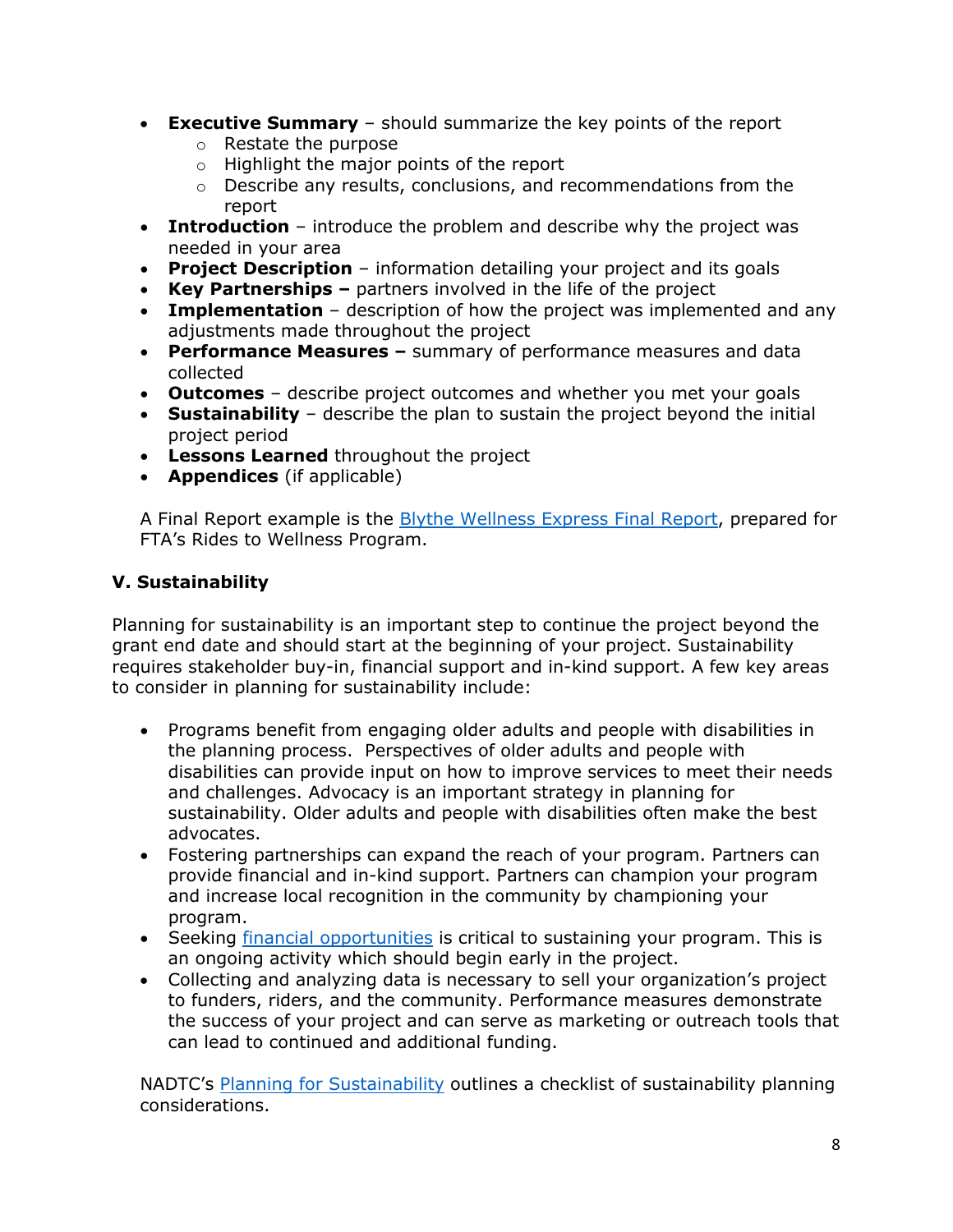### **Acknowledgements:**

The National Aging & Disability Transportation Center monitors FTA discretionary grantees who were awarded Innovative Coordinated Access and Mobility (ICAM) and/or Mobility for All (M4A) grants. NADTC convenes grantees in group learning collaboratives to create opportunities to build and exchange knowledge on pilot program implementation, performance measures reporting processes, to facilitate collaborations to disseminate information gained through project execution, to provide a forum to share successes and challenges to build capacity and sustainability, and to ensure the successes and lessons learned from ICAM and Mobility for All grantees and captured for national best practices dissemination.

This resource was derived from the November 19, 2021 grantee Learning Collaborative. NADTC thanks panelists Harmony Lloyd, Chief Operating Officer, Flint Mass Transit Authority, Flint, Michigan, and Lisa Johnson, Operations and Information Director of Prairie Hills Transit, West River Transit Authority, Spearfish, South Dakota, who are both recipients of the ICAM grant and Mary Gordon, Rural Health Association HealthTran Director, Missouri Rural Health Association, Jefferson City, Missouri, who received both an ICAM and M4A grant.